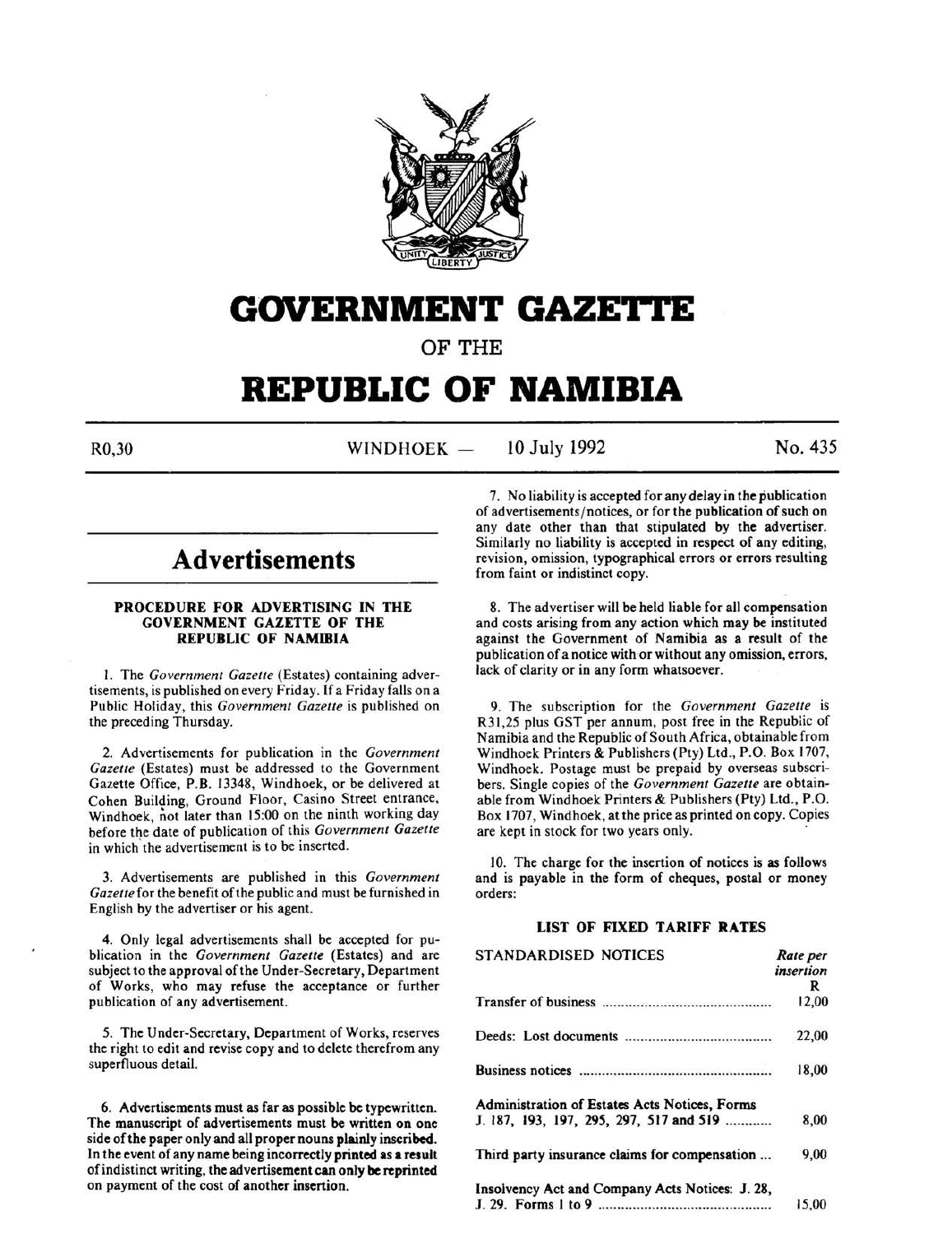| $J.B.$ - Forms 2 and $6$ - additional statements<br>according to word count table, added to the basic |        |                                                                                                                                                                                                                       | 40.00                   |
|-------------------------------------------------------------------------------------------------------|--------|-----------------------------------------------------------------------------------------------------------------------------------------------------------------------------------------------------------------------|-------------------------|
| traffic.                                                                                              |        | Liquidators' and other appointees' notices                                                                                                                                                                            | 25,00                   |
| Change of name (two insertions)                                                                       | 108,00 | SALES IN EXECUTION AND OTHER PUBLIC SALES:                                                                                                                                                                            |                         |
| Naturalisation notices (including a reprint for the                                                   | 8,00   |                                                                                                                                                                                                                       | 65,00                   |
| Unclaimed moneys $-$ only in the Government<br>Gazette, closing date 15 January (per entry of         | 3,00   | Public auctions, sales and tenders:                                                                                                                                                                                   | 22,00<br>54,00<br>82,00 |
|                                                                                                       | 18.00  | <b>ORDERS OF THE COURT:</b>                                                                                                                                                                                           |                         |
|                                                                                                       | 8,00   | Provisional and final liquidations or sequestra-                                                                                                                                                                      | 50.00                   |
| NON-STANDARDISED NOTICES                                                                              |        | Reduction or change in capital mergers, offers of                                                                                                                                                                     | 120,00                  |
| Company notices:                                                                                      | R      | Judical managements, curator bonis and similar                                                                                                                                                                        | 120,00                  |
| Short notices: Meetings, resolutions, offers of<br>compromise, conversions of companies, voluntary    |        | Supersession and discharge of petitions (J. 158)                                                                                                                                                                      | 15,00<br>15,00          |
| windings-up, et.: closing of members' registers<br>for transfer and/or declarations of dividends      | 40,00  | 11. The charge for the insertion of advertisements other<br>than the notices mentioned in paragraph 10 is at the rate                                                                                                 |                         |
| Declaration of dividends with profit statements,                                                      | 90.00  | of R3,00 per cm double column. (Fractions of a cm must be<br>calculated as a cm).                                                                                                                                     |                         |
| Long notices: Transfers, changes in respect of<br>shares or capital, redemptions, resolutions, volun- | 120,00 | 12. No advertisements shall be inserted unless the charge<br>is prepaid. Cheques, drafts, postal or money orders must be<br>made payable to the Under-Secretary, Department of<br>Works, Private Bag 13348, Windhoek. |                         |

#### FORM J 187

# LIQUIDATION AND DISTRIBUTION ACCOUNTS IN DECEASED ESTATES LYING FOR INSPECTION

In terms of section 35(5) of Act 66 of 1965, notice is hereby given that copies of the liquidation and distribution accounts (first and final, *unless otherwise stated)* in the estates specified below will be open for the inspection of all persons interested therein for a period of 21 days (or shorter or longer if *specially stated)* from the date specified or from the date of publication hereof, whichever may be the later, and at the offices of the Master and Magistrates as stated.

Should no objection thereto be lodged with the Master concerned during the specified period, the executors will proceed to make payments in accordance with the accounts.

12/92 FEST Elsbeth Frieda Agnes, 120113 01 0001 5, Windhoek. Standard Bank Ltd., (Registered Bank), Trustee Branch, P.O. Box 2164, Windhoek.

205/92 HOLLOWAY John Dry, 530727 01 0007 7, Tsumeb. Maria Susanna Gertruida Holloway (born Kruger), 660320 01 0010 2. Tsumeb, Windhoek. Standard Bank Namibia Ltd., (Registered Bank), Trustee Branch, P.O. Box 2164, Windhoek.

481/91 EHMKE Elizabeth Anna, 670818 01 4300 2, Windhoek. Windhoek, Windhoek. First National Trust, P.O. Box 448, Windhoek.

454/91 WILLEMSE Lorna Felicity, 610205 08 0031 7, Windhoek. Lance William Glenn Willemse, 600101 08 0023 4. Windhoek, Windhoek. First National Trust, P.O. Box 448, Windhoek.

375/87 JIPSEN Margarethe Elisabeth, 000803 00 0400 9, Susanne Grau Old Age Home. Windhoek. Mr. K. Nieft, c/o Keller & Neuhaus Trust Co. (Pty) Ltd., P.O. Box 156, Windhoek.

552/91 HORN Jacobus Oostewalt, 610126 01 0034 8, F. P. du Toit Transport, Windhoek. Supplementary. F.M. Oehl-Trust, P.O. Box 133, Windhoek.

614/88 KOCH Frederick Johan Wilhelm, 440500 41 0022 6, Erf 587, Okahandja. Fourth. 14 days. Okahandja, Windhoek. I.R. McLaren, Executor, Investment Trust Co. (Pty) Ltd., P.O. Box 21204, Windhoek.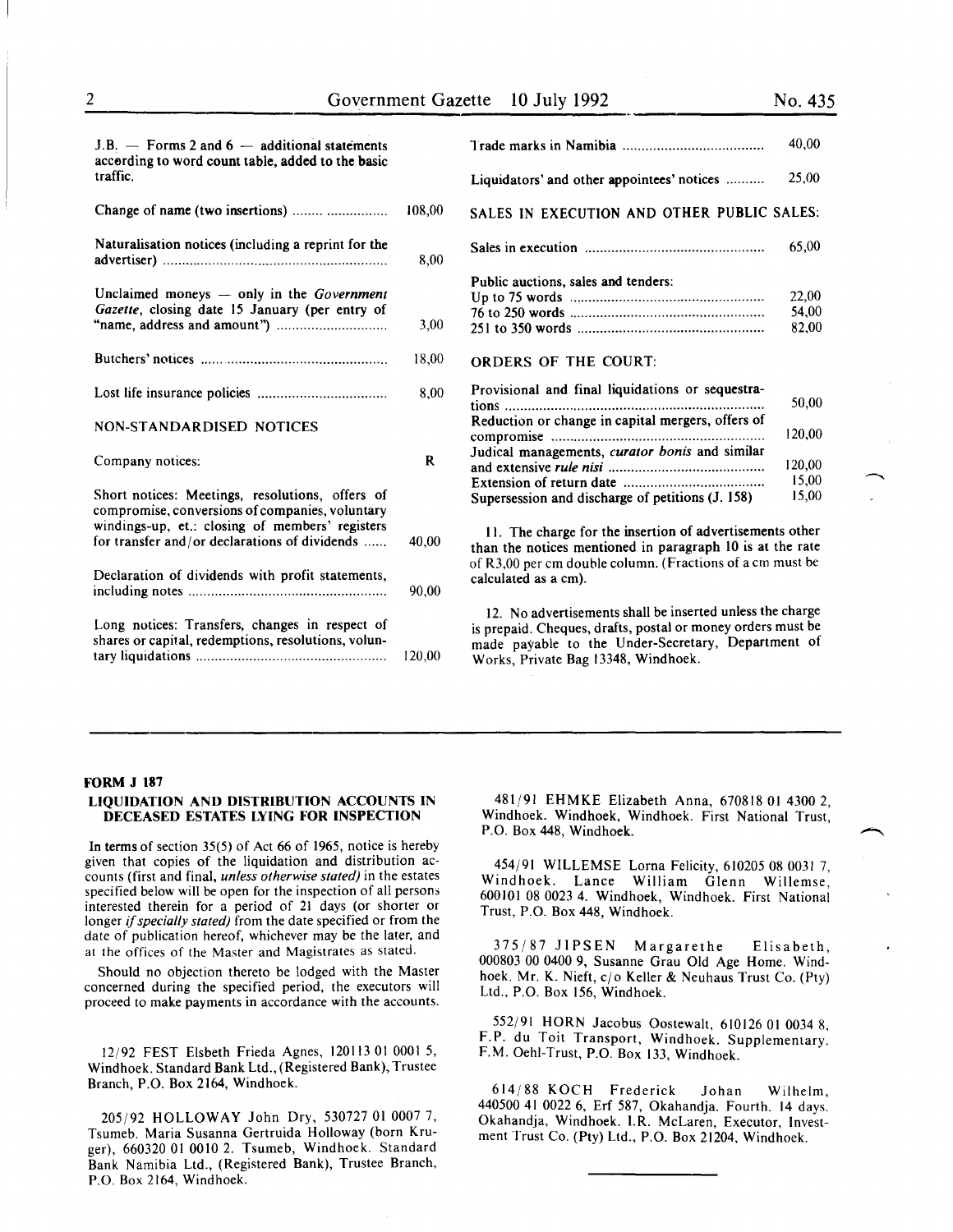# FORM J 193

#### NOTICE TO CREDITORS lN DECEASED ESTATES

All persons having claims against the estates mentioned below are hereby called upon to lodge their claims with the executors concerned, whithin 30 days (or otherwise as indicated) calculated from the date of publication hereof. The information is given in the following order: Estate number, surname and christian names, date of birth, identity number, last address, date of death; surviving spouse's names, surname, date of birth and identity number; name and address of executor or authorised agent, period allowed for !•;dgement of *claims* if *other than 30 days.* 

280/92 MORESCHE Werner, Windhoek, 24 June 1959, 590624 01 0034 8, Windhoek, 1 May 1992. Mr. Klaus Nieft, Agent for Executrix,  $c/\sigma$  Keller & Neuhaus Trust Co. (Pty) Ltd., P.O. Box 156, Windhoek.

253/92 JANSEN VAN VUUREN Hendry Zacharias, Windhoek, 22 June 1917, 170622 Ol 0002 4, Windhoek, 22 May 1992. First National Trust, P.O. Box 448, Windhoek.

JANSE VAN RENSBURG Elizabeth Johanna Petronella, Windhoek, 19 November 1932, 321119 01 0014 5, Outjo, 17 May 1992. Nicolaas Jacobus Janse van Rensburg, 2 January 1933,330102 01 0043 7. Standard Bank Namibia Ltd., (Registered Bank), Trustee Branch, P.O. Box 2164, Windhoek.

VAN DER ROSS Elizabeth, Windhoek, 5 December 1915. 151205 08 0006 9, No. 143 Windhoekweg, Kronlein, Keetmanshoop, 23 May 1992. Bank Windhoek Ltd., (Estate and Trust Department), P.O. Box 15, Windhoek.

286/92 LABUSCHAGNE Pieternella Jacoba Johanna Stephina, Windhoek, II December 1918, 181211 00 1500 2. 112 Krupp Street, Windhoek, 16 May 1992. F.M. Oehl-Trust, P.O. Box 133, Windhoek.

246/92 FRECH Edda Johanne, Windhoek, 12 April 1952, 520412 01 0053 4, Windhoek, 14 May 1992. Alexander Frech, 20 May 1945, 450520 01 0022 0. Mr. K. Nieft, cjo Keller & Neuhaus Trust Co. (Pty) Ltd., P.O. Box 156, Windhoek.

242/92 COETZEE George Frederick, Windhoek, 2 December 1952, 521202 08 0014 5, P.O. Box 70, Aroab, 16 May 1992. Anna-Marie Coetzee, 6 February 1960, 600206 08 0019 8. Rissik, Cox & Probart, P.O. Box 90, Keetmanshoop.

# FORM I

#### APPOINTMENT OF TRUSTEES AND LIQUIDATORS AND PROOF OF CLAIMS IN SEQUESTRATED ESTATES OR COMPANIES BEING WOUND UP

Pursuant to sections 40(3), 56(3) and 77 of the Insolvency Act, 1936, sections 129, 179 and 182 of the Companies Act, 1973, notice is hereby given that the persons mentioned below have been appointed trustees or liquidators, as the case may be and the persons indebted to the estates or companies are required to pay their debts to them forthwith unless otherwise indicated.

Meetings of creditors or contributories of the said estates or companies will be held on the dates and at the times and places mentioned below, for proof of claims against the estates or companies, for the purpose of receiving the trustees' or liquidators' reports as to the affairs and conditions of the estates or companies and for giving the trustees or liquidators directions concerning the sale or recovery of any parts of the estates or assets of the companies or concerning any matter relating to the administration thereof.

The particulars are given in the following order: Number of estate/company; name and description of estate/company; name and address of trustee or liquidator and date, hour and place of meeting and period within which debt must be paid, if this is not to be done forthwith.

Fl598 Karakul Sales (Proprietary) Limited. Richard Paul Frohlich, P.O. Box 1374, Windhoek. R.P. Frohlich, P.O. Box 1374, Windhoek.

#### 'FORM 5

# PAYMENT OF DIVIDENDS AND COLLECTION OF CONTRIBUTIONS IN SEQUESTRATED ESTATES FOR COMPANIES BEING WOUND UP

The liquidation accounts and plans of distribution or contribution in the sequestrated estates or companies being wound up, as the case may be, mentioned below having been confirmed on the date therein mentioned, notice is hereby given, pursuant to section 113(1) of the Insolvency Act, 1936, section 139(2) of the Companies Act, 1926, and section 409(2) of the Companies Act, 1973, that dividends are in the course of payment or contributions are in the course of collection in the said estates or companies as set forth below and that every creditor liable to contribution is reauired to pay to the trustee or liquidator the amount for which he is liable at the address mentioned below.

 $W4/92$  A. Benseler & Company (Pty) Ltd., in Voluntary Liquidation. 29 June 1992. Dividend Paid. M.F. Fehrsen, P.O. Box 2558, Windhoek.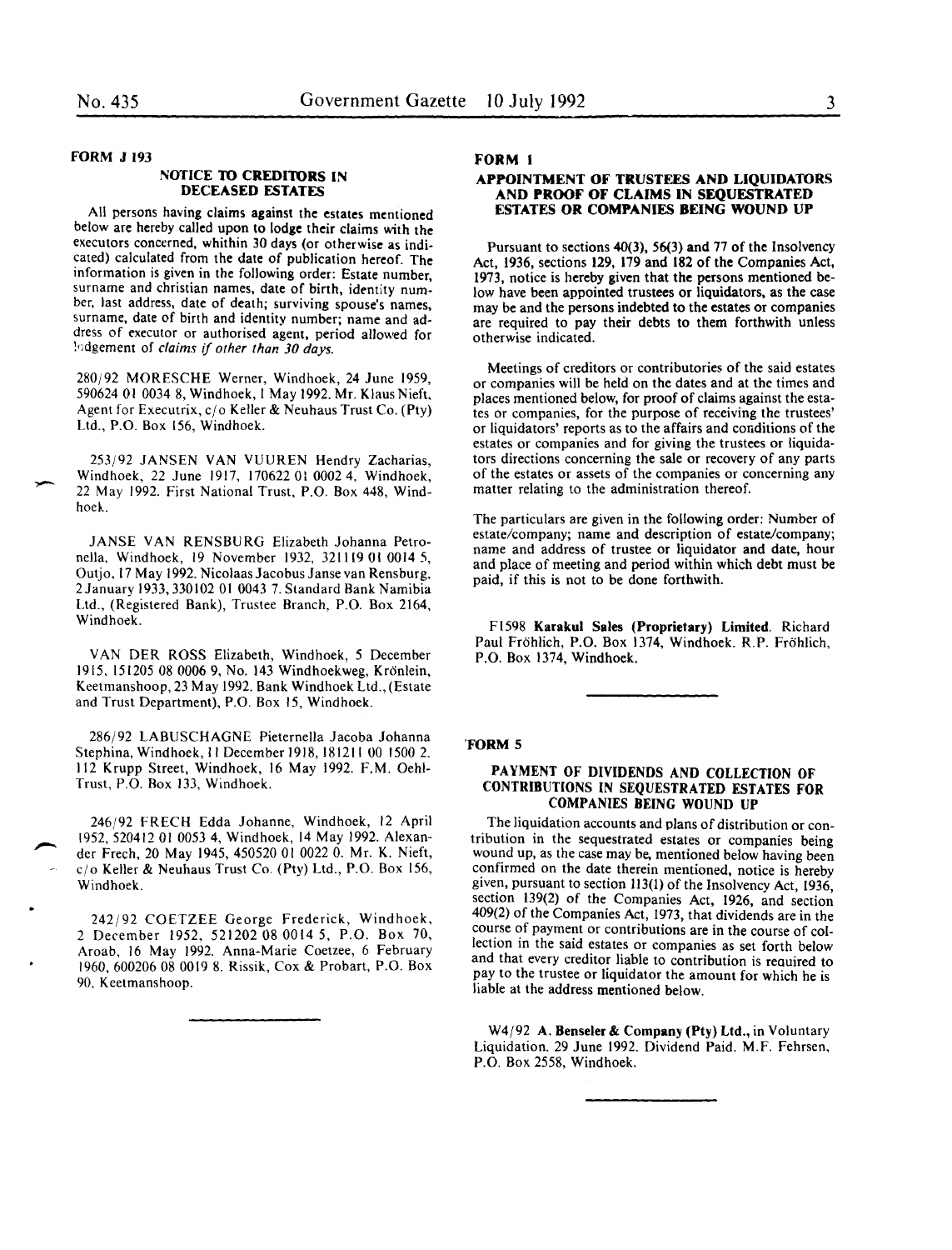# FORM J 295

#### CURA10RS AND TU10RS: MASTER AND NOTICES

In terms of Section 75 of Act 66 of 1965, Notice is hereby given of appointments of persons as curators or tutors by The Master or the termenation of appointment in their respective capacity.

The information is furnished in that order: case number, person under guardianship, or minor, and address; name and address of curator or guardian; or appointment or termination thereof and date; Master of the Supreme Court, Windhoek, South West Africa.

303/89 ETHEL MARY ISOBEL ROWE, c/o Ward B, State Hospital, Windhoek. Kenneth Welsh, P.O. Box 1098, Tsumeb. 30 May 1992. Master of the High Court, Windhoek.

303/89 ETHEL MARY ISOBEL ROWE, c/o Ward B, State Hospital, Windhoek. Franz Maximilian Oehl, c/o F.M. Oehi-Trust, P.O. Box 133, Windhoek. 4 June 1992. Master of the High Court, Windhoek.

#### NOTICE OF TRANSFER OF BUSINESS

Kindly take notice that application will be made not less than 14 (fourteen) days after publication of this notice to the Licensing Court at Windhoek, at its next sitting, for the transfer of a General Dealer's Licence (Retail), held by NICOLAAS WILHELMUS SERFONTEIN, who trades under the name and style of BEADS AND BANGLES Shop No. 116, Wernhil Park, Windhoek, to MRS. SELMA ANGOLO BRUCE who will continue trading on the above-mentioned premises and under the name and style of COLORS.

P.O. Box 24818 Windhoek. Applicant

# NOTICE OF TRANSFER OF BUSINESS LICENCE

Kindly take notice that application will be made at the next sitting of the Licensing Court, Mariental, on 27 July 1992, for the transfer of the Mineral Water and Tobacco Licences held by JACO VAN DER WESTHUIZEN who trades as HARDAP DRANKWINKEL, at Erf No. 32, Marienta:, to IZAK JACOBUS BERGH who will trade under the same style and on the same erf for his own account.

DATED at MARIENTAL this 23rd day of June 1992.

VAN HEERDEN, LIEBENBERG & CO. ATTORNEYS School Street P.O. Box 13 **Mariental** 

# THE ALIENS ACT, 1937 NOTICE OF INTENTION OF CHANGE OF SURNAME

I, POLICARPUS NGHISHIILENAPO HIDIPO, residing at Osona Base, Okahandja, and being a member of the Namibian Defence Force, intend applying to the Minister of Home Affairs for authority under section 9 of the Aliens Act, 1937, to assume the surname HAINDONGO for the reason that my present surname is my own name, while HAINDONGO is my father's name and therefore my rightful surname.

J previously bore the names POLICARPUS NGHISHII-LENAPO HIDIPO.

Any person who objects to my assumption of the said surname of HAINDONGO, should as soon as may be lodge his/her objection, in writing, with a statement of his/her reasons therefor, with the Magistrate of Windhoek.

(Sgd.) P.N. HIDIPO Dated: 2 July 1992

# THE ALIENS ACT, 1937 NOTICE OF INTENTION OF CHANGE OF SURNAME

I, JOHN TITUS, residing at Erf 34, Block D, Rehoboth, and presently unemployed, intend applying to the Minister of Home Affairs for authority under section 9 of the Aliens Act, 1937, to assume the surname VAN WYK for the reason that TITUS is not my real surname.

I previously bore the names JOHN TITUS.

Any person who objects to my assumption of the said surname of VAN WYK, should as soon as may be lodge his/her objection, in writing, with a statement of his/her reasons therefor, with the Magistrate of Windhoek.

(Sgd.) J. TITUS P.O. Box 3210 Rehoboth Dated: 30 June 1992